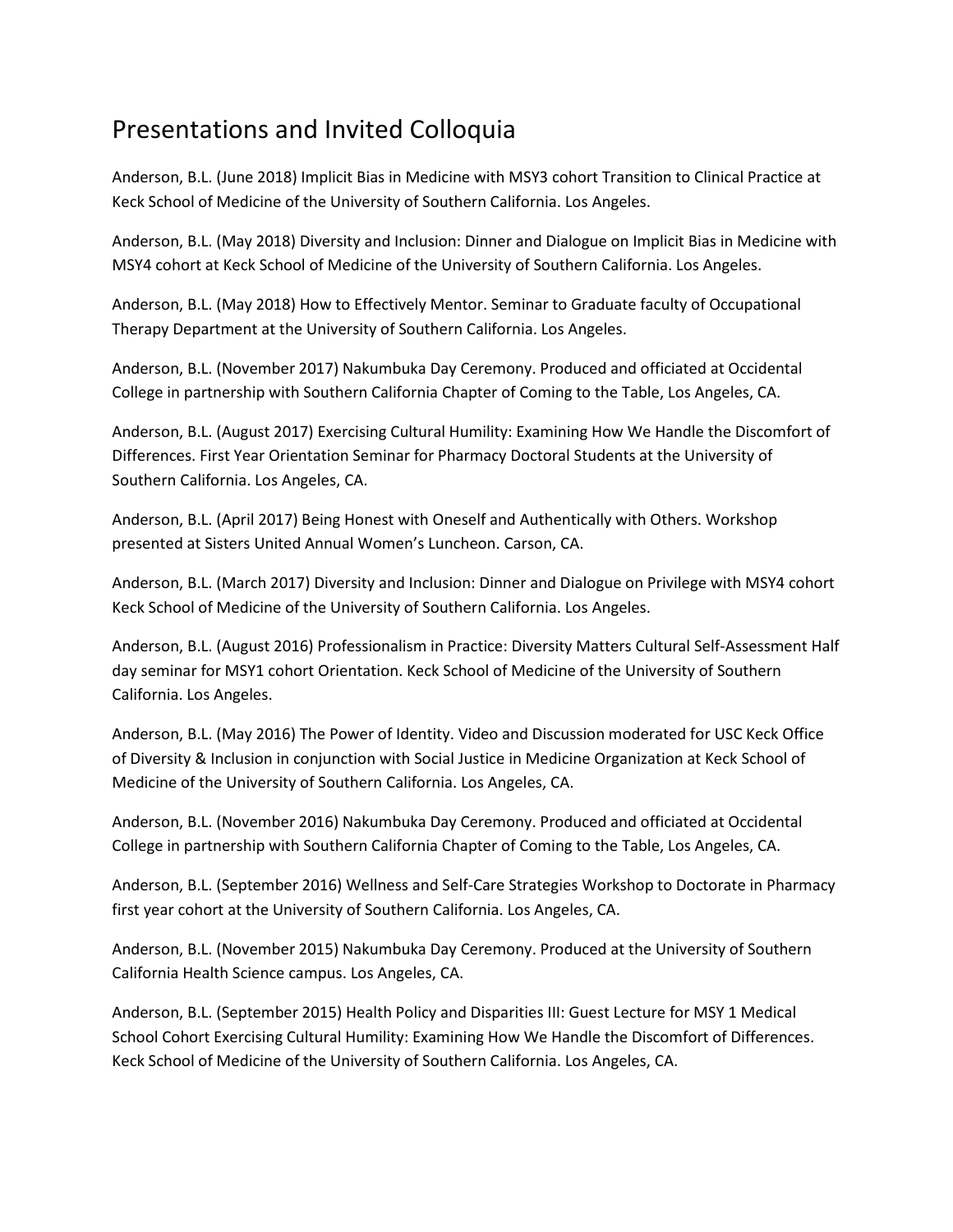Anderson, B.L. (June 2015) Exercising Cultural Humility: Examining How We Handle the Discomfort of Differences. Workshop to MSY2 Medical School Cohort Guest Lecture at Keck School of Medicine of the University of Southern California. Los Angeles, CA.

Slocumb, B.A. (2011) Mindfulness Workshop for Medical Students at University of Southern California Keck School of Medicine Los Angeles, CA.

Slocumb, B.A. (September 2014) How to Effectively Mentor Part 1. Seminar to Graduate faculty of Physical Therapy Department at the University of Southern California. Los Angeles, CA.

Slocumb, B.A. (March 2015) How to Effectively Mentor Part 2. Seminar to Graduate faculty of Physical Therapy Department at the University of Southern California. Los Angeles, CA.

Slocumb, B.A. (October 2012) Self-Care Strategies Seminar to graduate student cohorts of Physical Therapy Department at the University of Southern California. Los Angeles, CA.

Slocumb, B.A. (May 2012) Communication Fundamentals: How to Listen to and Speak with Patients Seminar to graduate student cohorts of Physical Therapy Department at the University of Southern California. Los Angeles.

Slocumb, B.A. (February 2012) Stress Management Seminar to graduate student cohorts of Physical Therapy Department at the University of Southern California. Los Angeles, CA.

Slocumb, B.A. (October 2010) Students in Crisis Presentation with Dr. Leaks and Meier to Keck Medical School Peer Support Seminar at the University of Southern California. Los Angeles, CA.

Slocumb, B.A. (March 2011) Bridging the Gap: Making the Transition from Graduate School into the Real World of Professional Employment Workshop for University of Southern California Graduate and Professional Student Senate Professional Development Week, Los Angeles, CA.

Slocumb, B.A. (June 2010) Wellness and Self-Care Workshop for Medical Students at University of Southern California Keck School of Medicine Los Angeles, CA.

Slocumb, B.A. (October 2010) Self-Awareness and Embracing Diversity Wellness Workshop in conjunction with USC Occupational Therapy Practice University of Southern California Health Science campus. Los Angeles, CA.

Slocumb, B.A. (June 2014) Mindfulness. Seminar for graduate cohorts at University of Southern California Keck School of Medicine Office for Graduate Affairs. Los Angeles, CA.

Slocumb, B.A. (Spring 2011) Mental Health and African-American Women. Guest Lecture presented to mental health staff at University of Southern California UPC Student Counseling Services. Los Angeles, CA.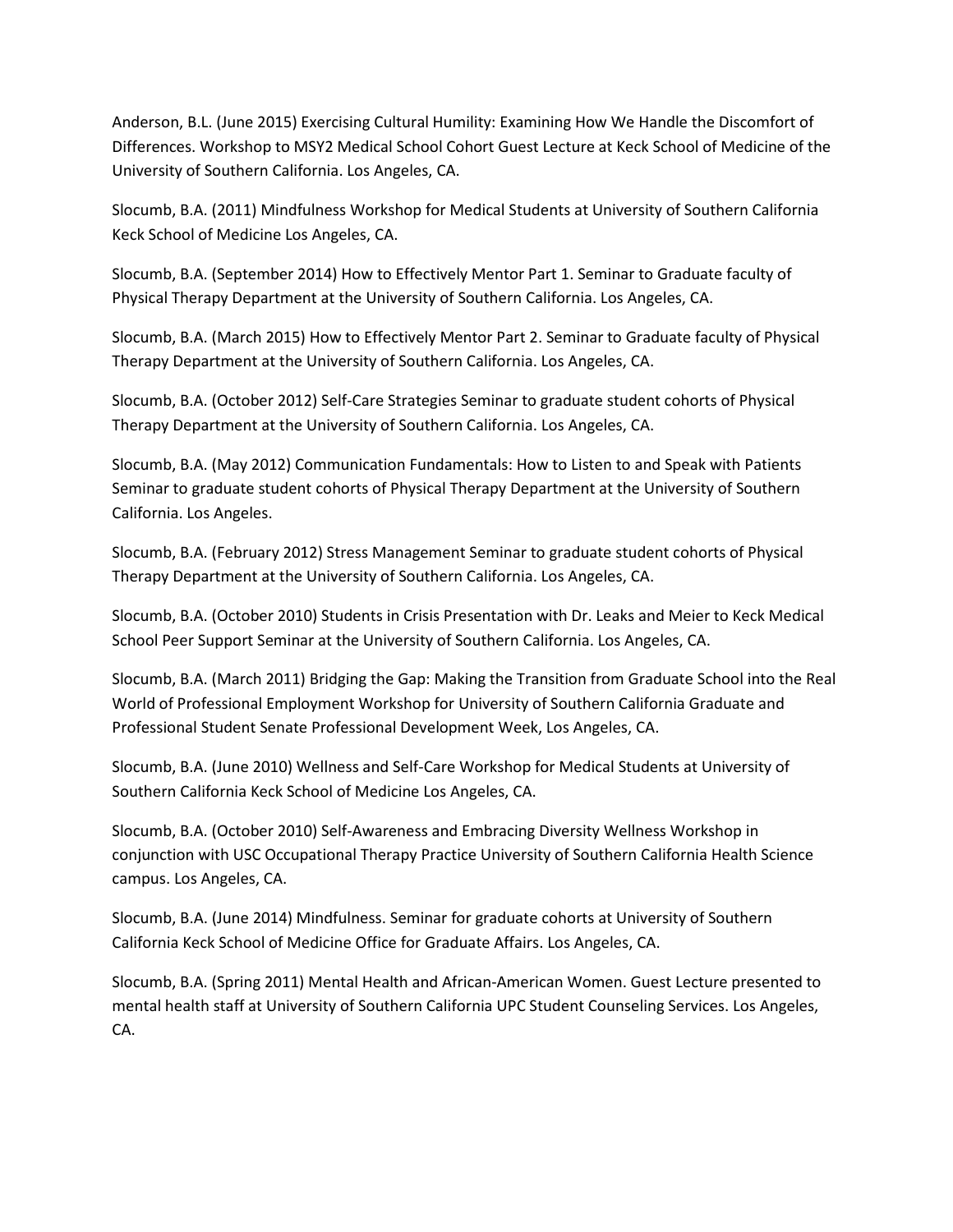Slocumb, B.A. (October 2012) Intervening with the Distressed and Distressing Students. Seminar to Keck School of Medicine PPM Faculty University of Southern California Keck School of Medicine Los Angeles, CA.

Slocumb, B.A. (October 2006) Becoming Whole: Living with Ambivalence. Workshop presented at Kiamsha Ministries Symposium. Los Angeles, CA.

Slocumb, B.A. (July 2006) The Power of Self-Truth. Workshop presented at Alabaster Box Women's Conference. Los Angeles, CA.

Slocumb, B.A. (March 2006) Guest Lecture on African-American Women and Depression. California State University at Dominguez Hills.

Slocumb, B.A. (July 2005) Understanding the Needs of Mothers. Workshop presented at Alabaster Box Women's Conference. Los Angeles, CA.

Slocumb, B.A. (September 2002). Guest lectures on Learning Theories, Intimacy Needs, and Influence of Attitudes, Values and Beliefs on High Risk Behaviors, Loyola Marymount University, Los Angeles, CA.

Lopez-Carlos, E. Martin, D.J., Reina-Patton, A., Slocumb, B.A., & Susabda, A. (July 2002). The Use of Neuropsychological Evaluations for HIV Prevention. Abstract submitted for XIV AIDS International Conference 2002. Barcelona, Spain.

Reina-Patton, A. & Slocumb, B.A. (June 2002). Needs Assessment of HIV Positive Women. Presentation delivered to faculty and graduate students at Harbor-UCLA Medical Center. Torrance. CA.

Slocumb, B.A. (November 2001). The Impact of Images on the Identity of African-American Women. Symposium presentation for the 15th Annual Counseling and Treating People of Colour: An International Perspective. San Diego, CA.

Slocumb, B.A. (May 2001). The Impact of Images on the Identity of African-American Women. Presentation delivered to graduate students at University of Southern California, Los Angeles, CA.

Slocumb, B.A. (November 2000). The Impact of Violence Exposure on African-American Secondary Children. Symposium presentation for the 14th Annual Counseling and Treating People of Colour: An International Perspective. San Juan, Puerto Rico.

Anderson, B.L. (July 1999). Treatment Approaches with Dually Diagnosed African American Women. Presentation delivered at Portland State University, Portland, OR.

Morris, E., Chapelle, W., Anderson, B.L., & Pierce, S. (June 1999). Cognitive-Behavioral Counseling Techniques for Pastors: Working with Congregation Members who are Experiencing Emotional